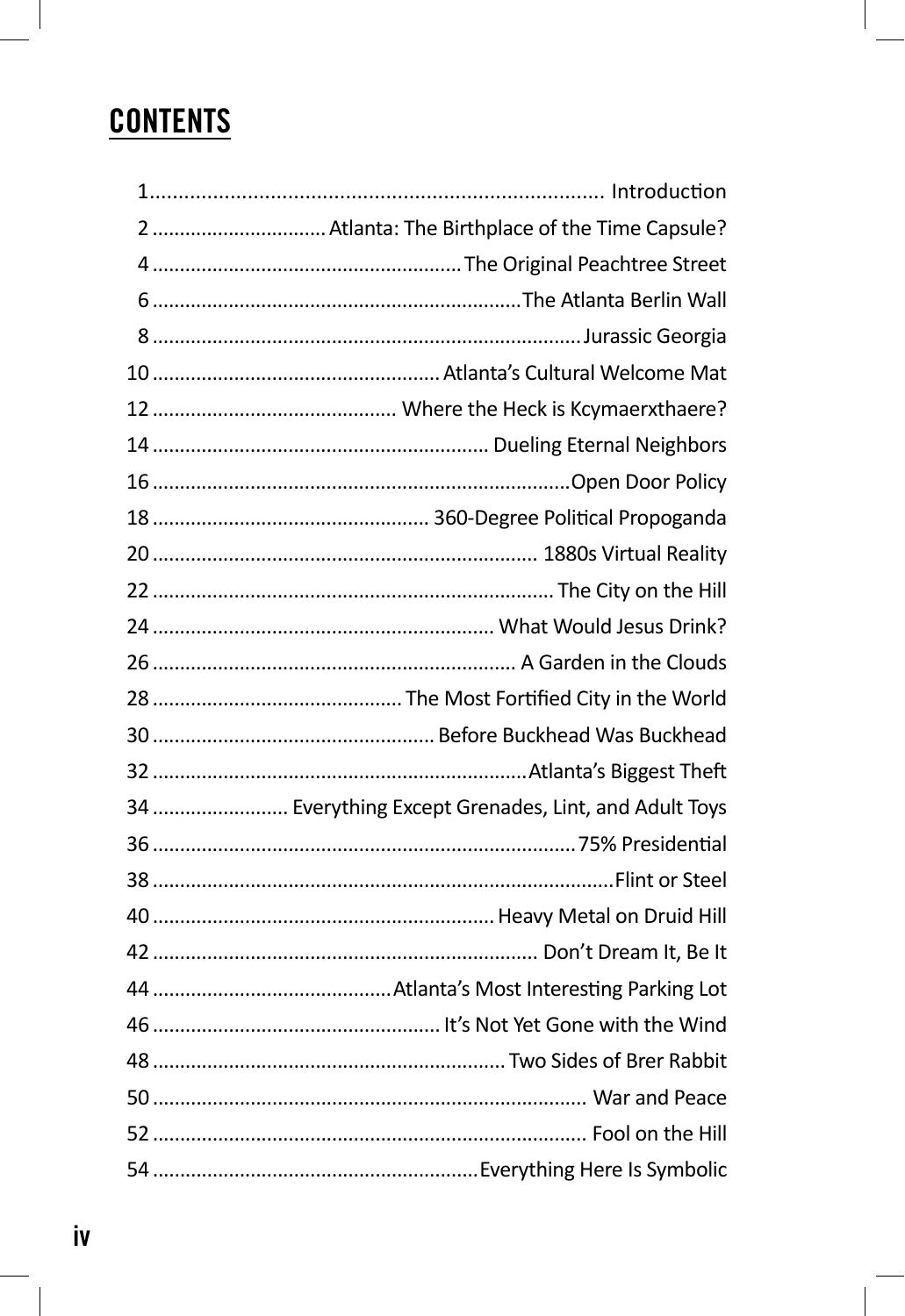| 120.<br>Old Poncev |
|--------------------|
|                    |
|                    |
|                    |
|                    |
|                    |
|                    |